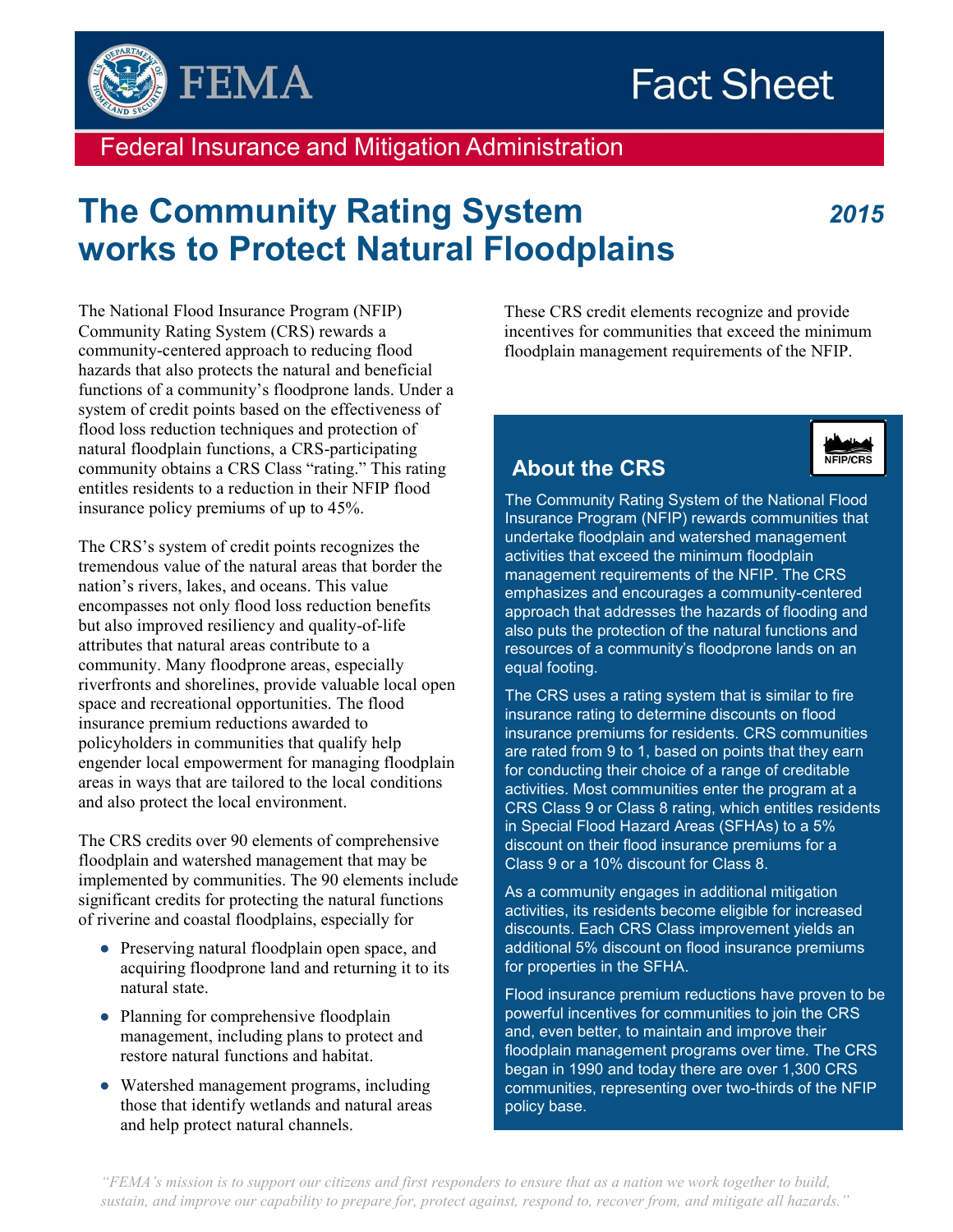#### Community Rating System

### **Protecting Open Space in Floodplains**

Since the beginning of the program, the CRS has recognized the preservation of open space as the most effective practice for avoiding flood damage, with the added benefit of enhancing the natural functions of riverine and coastal areas. The CRS awards credit points for floodprone land that has been protected as open space by a public agency or a private organization, as long as its status as permanent open space is assured. Over the years, the CRS credit points available for the protection of open space have increased as experience and study has provided evidence of the flood damage reduction benefits of open space preservation.

The CRS also places a high value on floodplain lands that have been restored to their natural state. A large amount of CRS credit is provided for acquiring floodplain buildings, removing them from floodprone areas, and restoring the vacated floodplain to permanent open space.

#### **Preserving & Restoring Natural Shorelines**

Particular attention is paid under the CRS to the value of natural shorelines and natural channels. These areas are critical for perpetuating natural processes, for providing aquatic and riparian habitat and for mitigating the effects of erosion. Preserving and restoring natural shorelines can offer multiple unique benefits to communities.

Two categories of credit are offered: one for preserving shorelines and channels in their natural state and another for restoring degraded shorelines and channels to an approximate natural state or one that supports natural functions.

Development and construction regulations that protect natural shorelines can receive this credit, as can local policies that apply to public land, such as shorelines within city parks. Habitat restoration projects and planting to preserve sand dunes are examples of activities that can earn CRS credit for rejuvenating natural shorelines.

**CRS communities earn flood insurance premium discounts for protecting the natural functions of floodplains by . . .** 

- Preserving open space in floodplains;
- **Protecting natural shorelines;**
- Prohibiting fill in the floodplain;
- Mapping natural floodplain functions;
- **Providing for low impact development, low** density zoning, and land development criteria that encourage open space and floodplain protection;
- Creating and implementing a watershed management plan, a habitat conservation plan, a natural functions plan, or a comprehensive floodplain management plan;
- **Prohibiting buildings in floodplains;**
- Regulations to protect natural and beneficial functions and water quality;
- Management of stormwater;
- Controlling erosion and sediment throughout the watershed;
- Planning for the protection and restoration of habitat and the natural functions of floodplains;
- **Public outreach and education projects about** the natural functions of floodprone areas;
- **EXTERN** Library collections about the local natural functions and resources, endangered, species, habitat, and other features;
- **Acquisition of floodprone properties and** relocating them out of the floodplain;
- **Stream dumping regulations;**
- **Erosion protection maintenance;**
- $\blacksquare$ ... and others.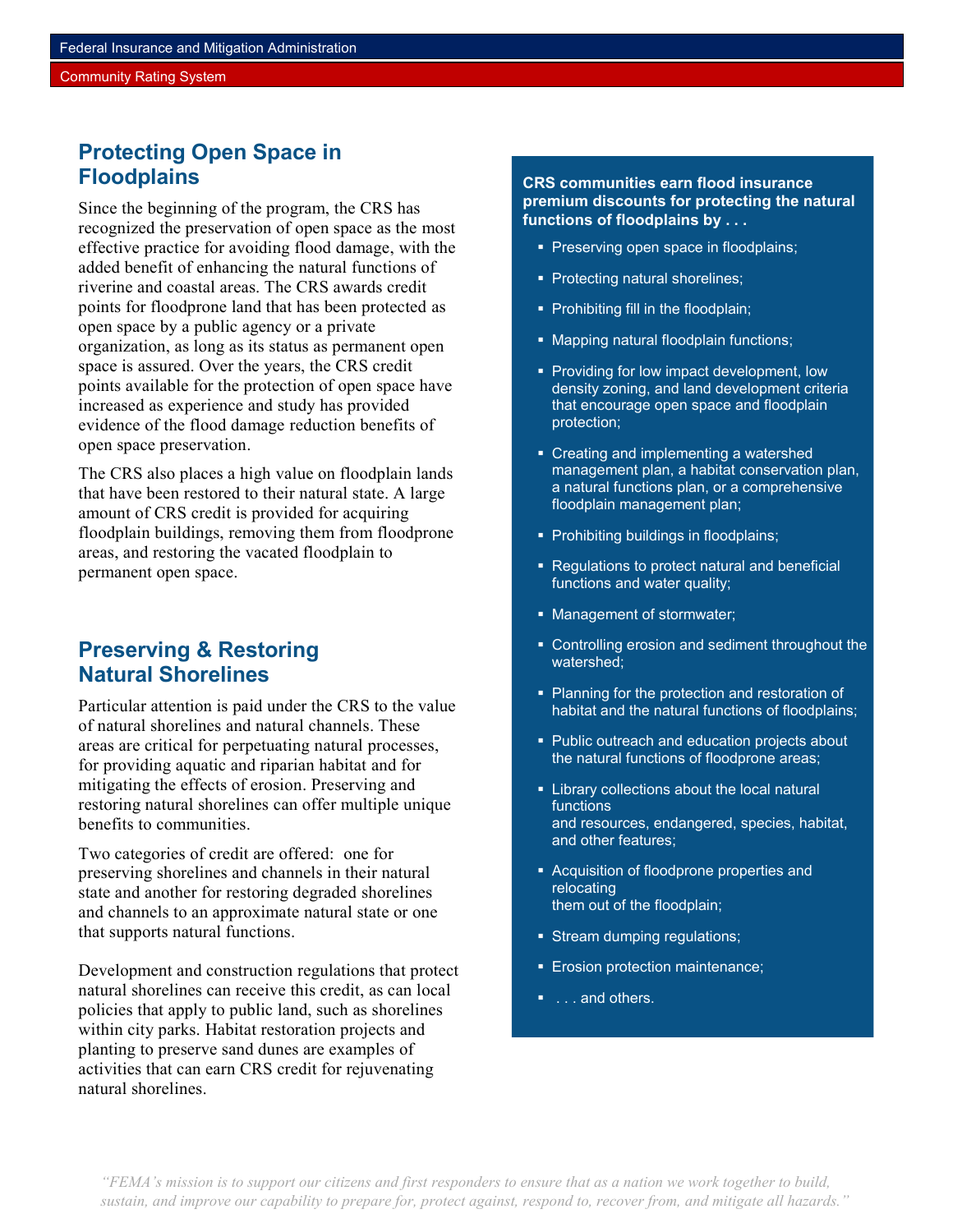#### Community Rating System



### **Watershed Management**

Managing development and land use within watersheds is important for the protection of the floodplain and the coastal area. Managing stormwater runoff is credited under the CRS. Watershed and stormwater management help to keep pollutants out of waterways, maintain optimum flow volume and velocity in the channels, keep sediment loads to natural levels, and promote gradual infiltration. Erosion and sedimentation control regulations, low-impact development standards, using stormwater storage basins, and having riparian buffers all are creditable under the CRS.

# **Planning for Floodplain Management, Protecting Natural Functions & Preserving Habitat**

The CRS promotes comprehensive floodplain management planning, analysis and evaluation related to the protection of the natural functions of floodplains, and habitat protection. Credit is available for community-adopted management plans that protect and enhance one or more of the natural functions and native species of the local floodplain.

The CRS encourages analysis of the potential impacts of growth and development on the local environment, followed by implementation of specific projects for protecting and restoring habitat and other natural functions. Habitat conservation plans, especially those accepted by the U.S. Fish & Wildlife Service or the National Marine Fisheries Service, qualify for this credit.

# **Other Ways the CRS Fosters Natural Floodplains**

A deeper understanding of and appreciation for the natural resources and functions of floodplains, wetlands, coastlines, and lakeshores leads to long-term public support for the preservation of these areas. The CRS therefore gives credit to communities that conduct public information and education projects about these attributes. Credit is also provided for collections of information in local libraries or on community websites about natural functions, habitat, endangered species, water quality, and similar concerns.

Communities that produce maps of the natural functions and resources of their floodprone areas—